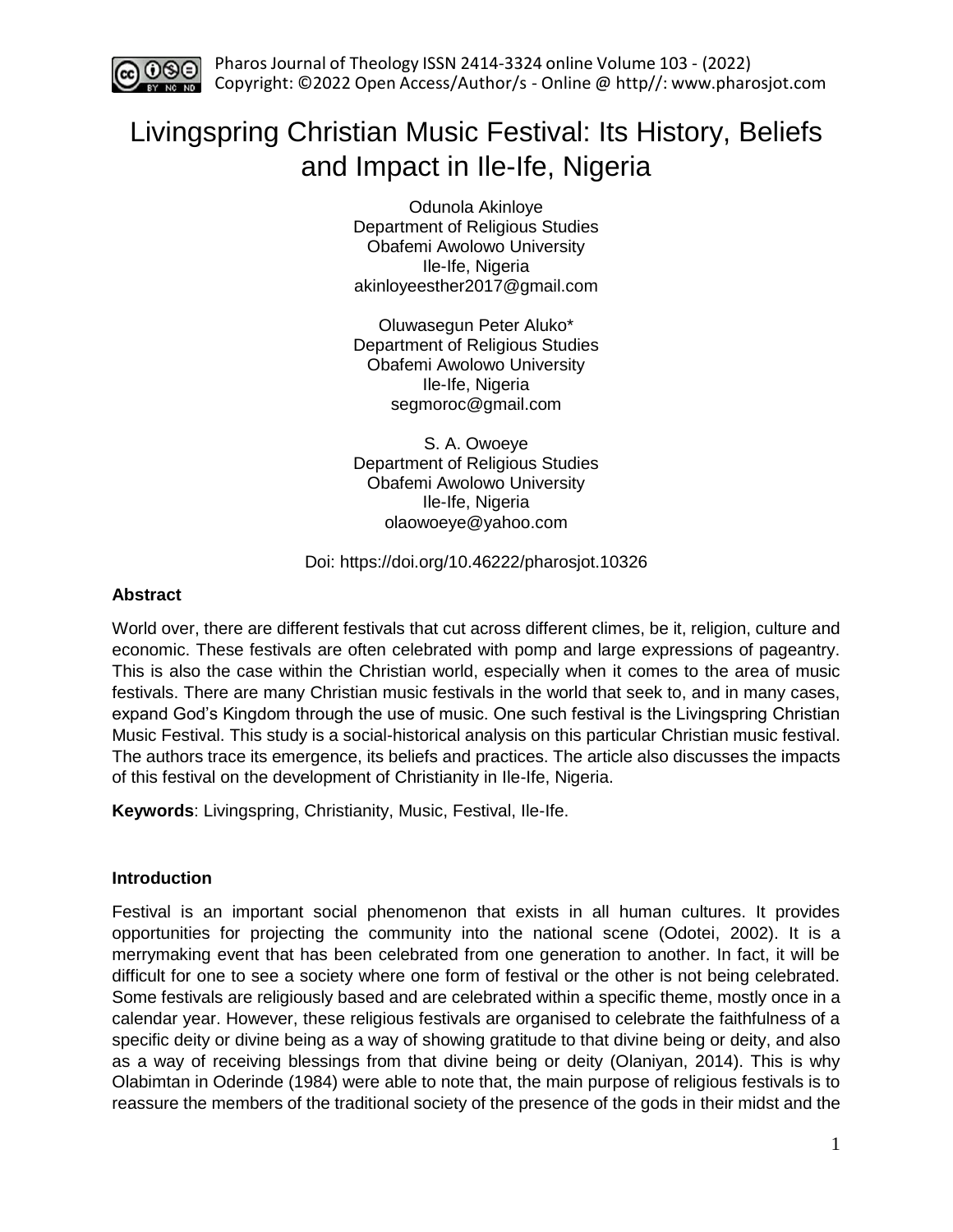

concern of the gods for their welfare. Festivals purify members of a religious institution physically, morally, and spiritually, sometimes, it lasted for days (Acquah, 2011). Different activities take place in these festivals such as music, dance, wrestling, horsemanship, canoe racing, and fishing competitions.

Among the different religions that celebrate one religious festival or the other is Christianity. This religion has two important festivals that are being celebrated by its adherents, which are Easter and Christmas day (Black et al, 2018). The way and manner these festivals are being celebrated however differ from one denomination to the other, depending on how they are being perceived. But majorly, these festivals are being celebrated by the Christians to acknowledge the birth, death, and resurrection of Jesus Christ, who is believed to be the progenitor of the religion (Adefolaju and Odedokun, 2017; Hillerbrand, 2021).

Apart from these major festivals being celebrated by Christians the world over, the other festivals are denominationally based. This festival ranges from Founder's Day celebration to Repentance Day, Feast of the Cross, musical engagements, and annual celebrations of one important event or the other. In Nigeria, it is apposite to note that festivals are also very common among different Christian denominations and inter-denominations. One out of these festivals is the Christian music festival.

Christian music festivals are festivals that serve as a way of expanding God's kingdom, acknowledging the supremacy of Almighty God for His love towards humankind, by sending His only begotten son (Jesus) through whom salvation is attained through music. The role of music cannot be overemphasised, as it plays a prominent role not only in religious institutions but also in the human culture. Music plays a significant role in religious institutions to the extent of making it a festival that is organised even both in religious and non-religious environments. They are mostly small, easily manageable organisations, they are often able to change their programmes at short notice and rise to "what is new" in their musical domain (Karlsen, 2007). It is an avenue that allows craving desire for entertainment to be met, different artistes are able to perform and as a result of this people from different communities are excited to attend it. Christian music festival provides a call to Christianity that is different from the typical Sunday sermon, and it serves as a rallying force for creating a sense of community and cohesiveness among followers (Ateljevic, Morgan & Pritchard, 2012; Caron et al, 2013). It is a moment of excitement and at the same time, recognition of God's presence.

Many scholarly works have been done on the concept of the festival. Some of these works have focused on the impact of festivals on the transformation of society (Orthner & Mancini, 1991; Crompton & McKay, 1994; Mayfield & Crompton, 1995; Esu, 2014; Selkani, 2018), others have focused on various religious and cultural festivals (Lentz, 2001; Olaniyan, 2014; Omosule & Adeleye, 2019). Also, some studies have been carried out on music festivals (Bowen & Daniels, 2005; Ballantyne, Ballantyne & Packer, 2014), the effect of music festivals on attendees (Dillon, 2006; Warren, 2008; Ballantyne, Ballantyne and Packer, 2014) and Christian music festival (Baker, 1979; Donaldson, 1981; Nelles, 1983; Stafford, 1993; Nentwig, 2002; Adedeji, 2007; Bracalente et al, 2011). However, not much attention has been given to Livingspring Christian Music Festival in Ile-Ife. Thus, paying adequate attention to the history, beliefs and impact of the Livingspring Christian Music Festival would bring to fore the importance of music festival to Christians and the Christian religion in its entirety. This is the space this study has filled. It traces the emergence of Livingspring Christian music festival in Ile-Ife. It examines the beliefs and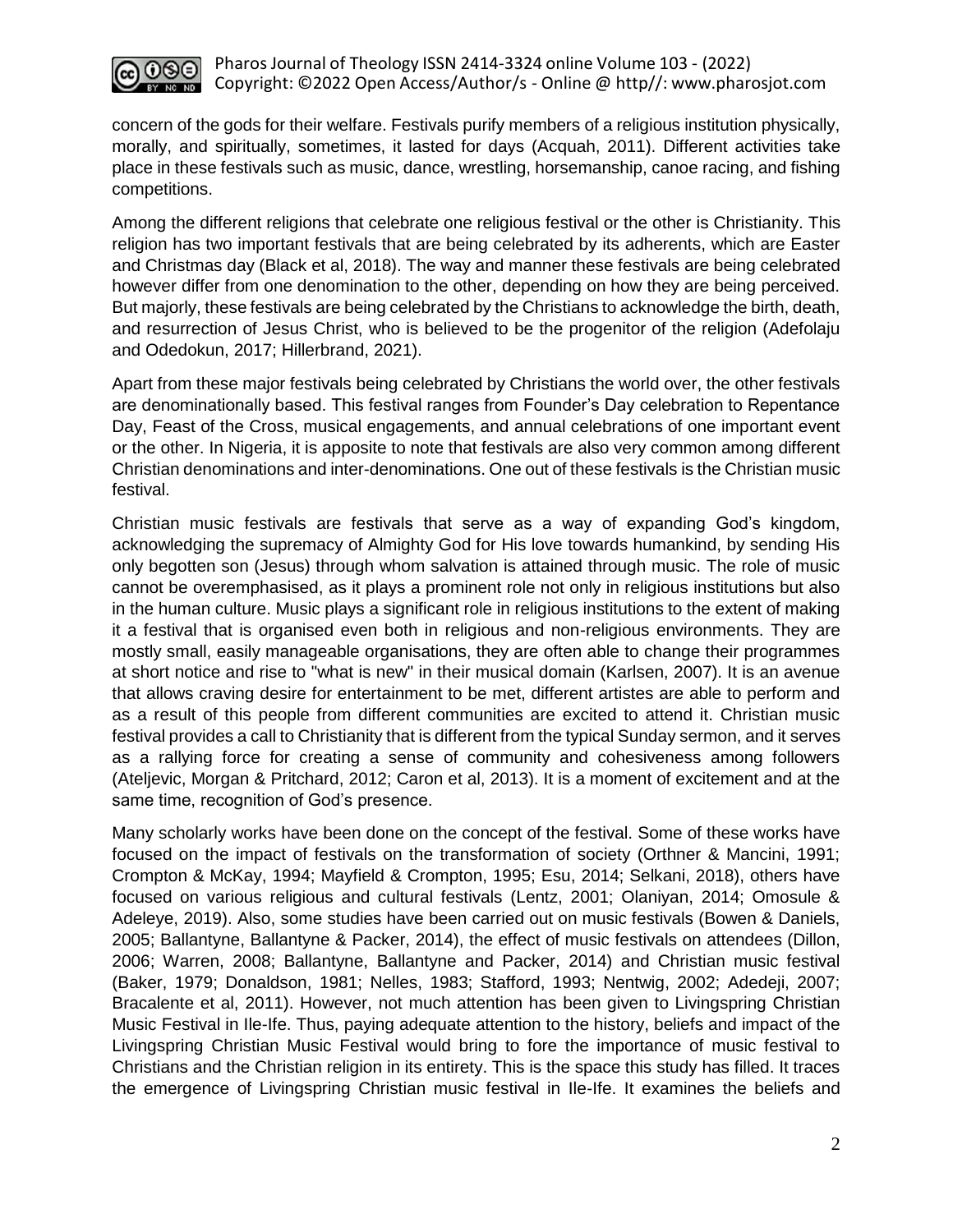

practices of Livingspring Christian music festival. Also, it discusses the impacts of the Livingspring Christian music festival on the development of Christianity in Ile-Ife.

# **Literature Review**

Festivals are events found in every society. Every society has peculiar norms which do not only characterise it but also determine the life of its members. The word "festival" according to the *Oxford Advanced Learners Dictionary* as cited in Ogbenika (2020) means a series of performance of music, plays, films/movies, etc. usually organised in the same place once a year; a series of public events connected with a particular activity or idea. Festivals are events of ancient origin that have been arranged by human beings for the thousands of years, as well as the significant features of the cultural life of late modernity (Karlsen, 2007). Festivals and ceremonies are integral part of the African traditional society. This may be as a result of man as a social being, because, it is very rare not to engage in festive activities in the whole year.

Epson and Clarke (2015) defined festivals as the lifeblood of the society. They are of the opinion that, festivals are inseparable and crucial to enhance and maintain community well-being or quality of life. Selkani (2018) sees festival as a celebration of a specific theme to which the public is invited for a given season. However, he pointed out that, festivals have changed overtime: before, festivals were small and only the citizens of that territory attended them, but today, festivals are organised to celebrate important events: folklore, religion and so on. This assists people from different parts of the world for an exchange of caring experience. This is in relation to Imbeach, Anderson and Amankwa (2016)'s work on local festivals that, they are increasingly being used as instruments for tourism development worldwide.

van Vliet (2019) defined festival as a special category of events, but then with the caveat that there are gradations in this category based on how 'typical' a certain festival is as a representative of that category. For van Vliet, the kind of people that will attend a festival determines the meaning of that festival. It can also be described based on its characteristics, but still, with the knowledge that all forms of festivals cannot be described with a single sect of necessary and sufficient characteristics. While some festivals do share same characteristics with each other, they are not always having the same characteristics (van Vliet, 2019). van Vliet's definition is in line with Gertz's view on festivals that was cited by Mosley (2019) that, festivals are usually associated with and characterised by specific themes that may celebrate a specific region, music genre, food, drink, film or culture. Therefore, the characteristics of each festival depend on the specific theme they are celebrating and the definition given to it. However, one or two characteristics of one festival may be found in another festival.

Festivals are cultural and social events that comprise a multitude of events that make the whole community to engage and celebrate cultural values. A festival is made up of many acts, either from one big stage or from many different smaller stages (Ronstrom, 2001). The events provide a sense of belonging to religious, social, or geographical groups, contributing to group cohesiveness. According to Jepson and Clarke (2015), festivals have the ability to entertain, educate, hold aesthetic value and provide a platform for escapism through the creation of an often-unique event experience. Every activity taking place in these events gives the meaning and value of each festival, they fulfil specific communal purposes either thanksgiving or commemoration.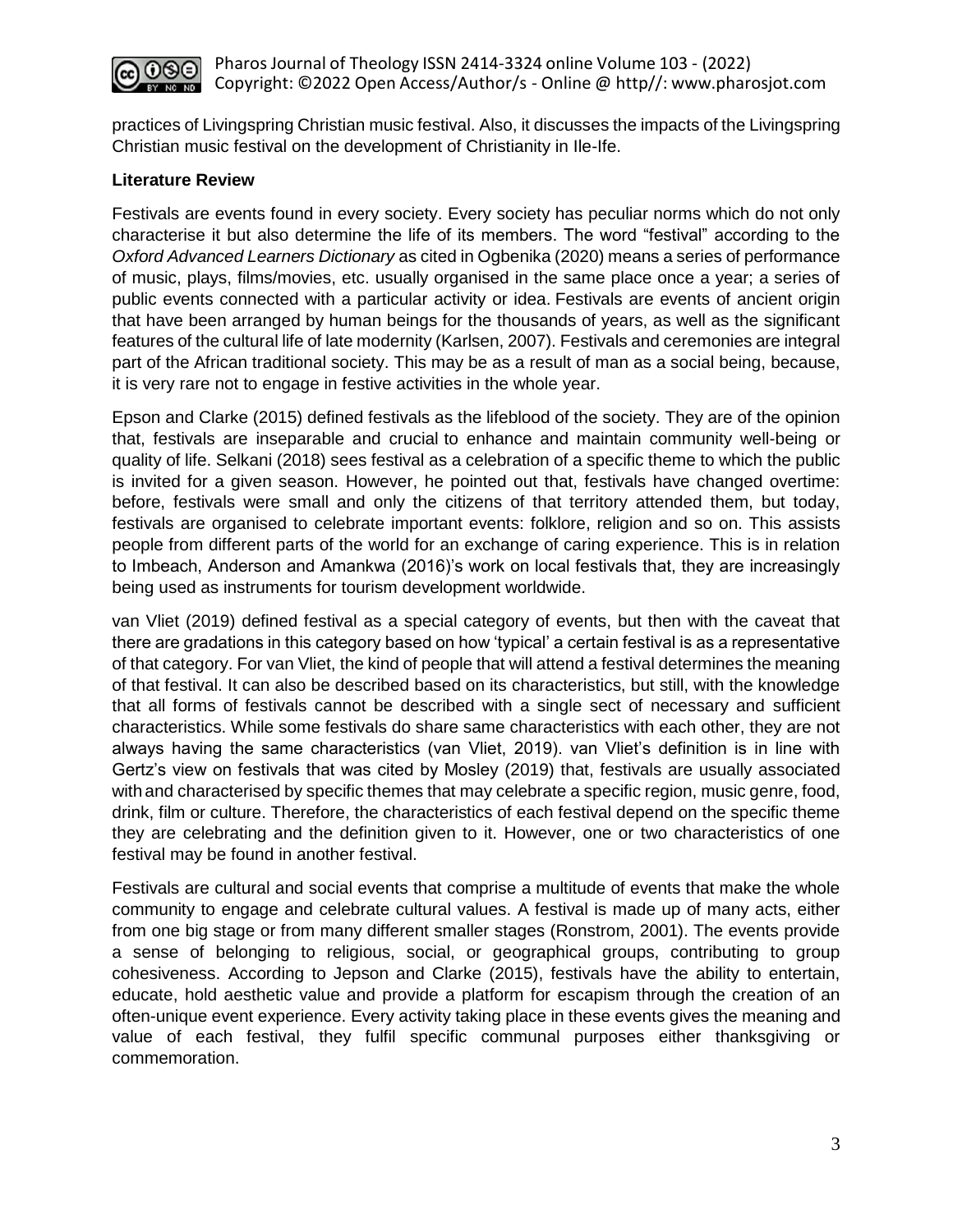

Christianity as one of the world religions has expanded into many factions; different denominations and sects are found in Christendom. Nonetheless, there are two major important festivals that are being celebrated in Christendom, they are Easter (Resurrection) and Christmas (Nativity). They are also considered as most important Holy days within Christian calendars because there are many days celebrated in Christendom such as feast days, all saint days and many more (Black et al., 2018). The specific dates for Easter and Christmas vary among Christian denominations. For instance, Orthodox dates for Christmas and Easter (as well as the preparatory seasons of advent and Lent) vary from those of Roman Catholicism and Protestantism (because they are rooted in the older Julian Calendar rather than the Gregorian Calendar which is the civic calendar used in much of the world today (Black et al., 2018). Nevertheless, these two festivals are observed by majority of Christians. There are variety of activities that take place in these festivals, such as sermons, music, drama, choreography, prayer, thanksgiving and so on. They are performed to elevate the name of the Lord.

On its own part, music festivals offer unique opportunities for engagement with music that is more active than in other settings. Music has become a major vehicle for providing and dramatizing differences of all kinds. This has made music festivals especially important for investments in attention economy (Ronstrom, 2001). Karlsen (2007) asserted that music festivals have found ground in the society to the extent of creating group that contains the same perception, it can be found featuring almost every style, along with their affinity groups or presenting programmes of diverse styles, encouraging plurality, genre-mixing and crossover, both in the music and the audience. Music festivals are events consisting of a large variety of bands and musical artists performing shows, on numerous stages, over a period of days to a large audience, usually targeting young people (Rudolph, 2016). This kind of festival can be held at multipurpose halls, stadium or outside at a park, field, desert, forest, beach, on a farm. There is no limit to the variety of music and artists that perform at these festivals, ranging from Jazz, Rock, Hip Hop, R&B, Gospel, Fuji, Apala, Cultural Songs, among others.

Mosley (2019) suggested that music festivals provide a time and space where young people can experience personal growth and self-discovery. It has ability to draw attendees, to influence image and return intention. Music festivals can make attendee to see himself as member of affinity groups or musical communities of practice, united by their love for music, either in general or for the particular styles featured at a festival (Karlsen, 2007). As music festivals mostly are small, easily manageable organisations, they are often able to change their programmes at short notice, and rise to 'what is new' in their musical domain.

# **Christian Music Festivals**

Christian music festival has gone beyond singing in the church auditorium alone in order to introduce pastoral message, but also it has gotten its stand to the extent that a whole day or even a week is dedicated to music. This can be annually or less than a year, within the church or outside it. Christian entertainment products, such as music, films, and novels, thus served two purposes simultaneously: through their rhetoric, they provided a call to Christianity that was different from (and for young people, certainly more engaging than) the typical Sunday sermon, and they also served as a rallying force for creating a sense of community and cohesiveness among followers (Caton et al., 2013). Christian music festivals provide a venue for Christian musicians to share their music, as these artistes were increasingly finding themselves shut out of the mainstream music industry. God's people need to understand that they have a special claim on the art of song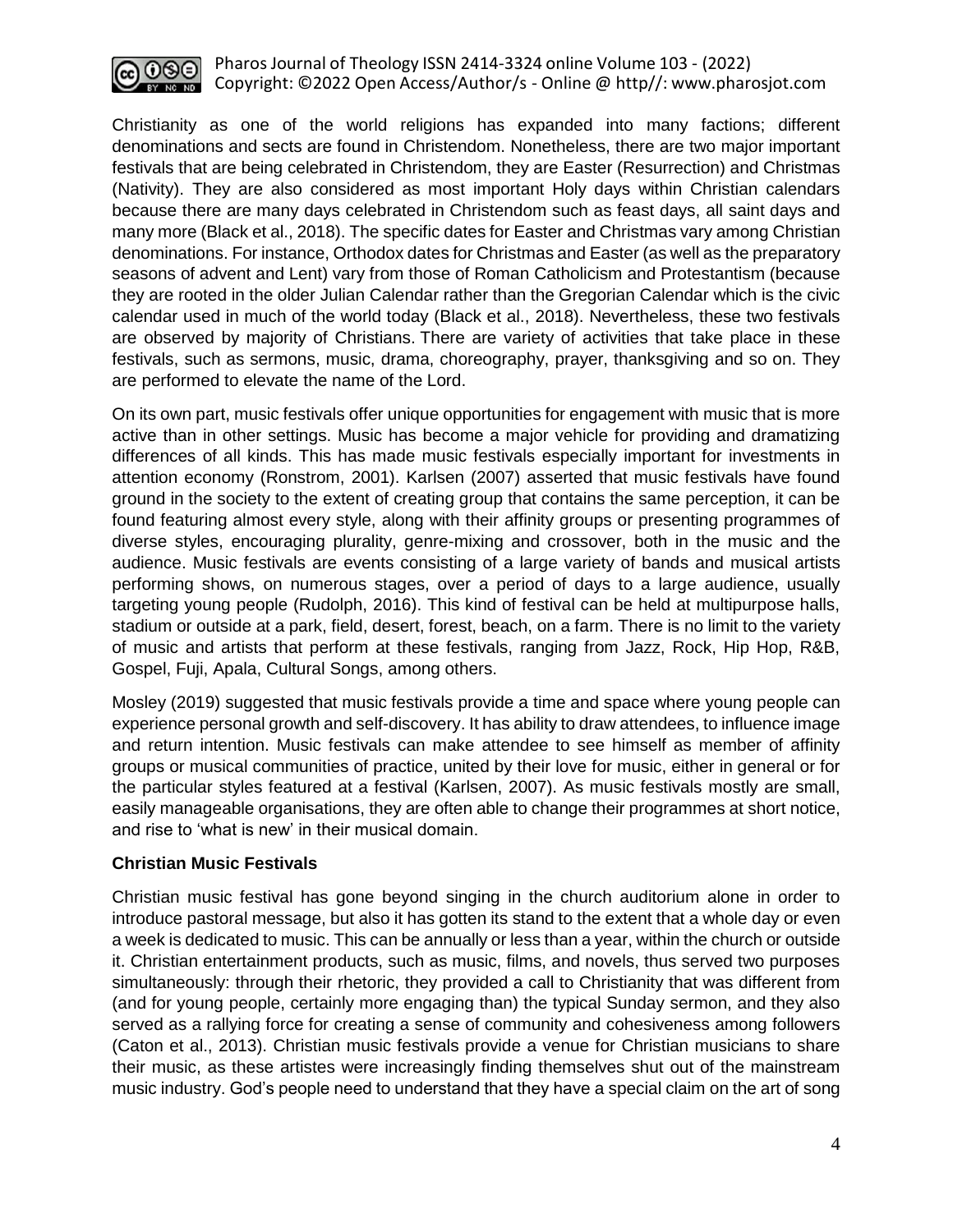

and even dance. The power of music lies in the power of the gospel story, which is one where God calls His people.

There are numerous verses that speak to music as important for Christians. Some follow below:

Scripture has many records of song and poetic verse. Adam sang in response to the creation of Eve (Genesis 2:23). He also sang in praise of God's sovereignty (Revelation 5:9). Even Jesus sang with his disciples (Matthew 26:30). The book of Psalms, is a compilation of Hebrew poems, songs, and also prayers. Songs and hymns were intended to transmit God's people in prayer as they wait for the coming of God's Kingdom. "Come and hear, all you who fear God, and I will tell what he has done for my soul" (Psalm 66:16). In Hebrews 2:12 we read "I will declare your name to my brothers and sisters; in the assembly I will sing your praises." Ephesians 5:19 states "speaking to one another with psalms, hymns, and songs from the Spirit. Sing and make music from your heart to the Lord". In Revelation 14:3 we find "And they sang a new song before the throne and before the four living creatures and the elders. No one could learn the song except the 144,000 who had been redeemed from the earth".

The Christian music festivals usually have objectives or missions that are different from other world music festivals. This is because their objectives are most of the time in the direction of expanding God's kingdom through music. The organisers believe God speak to human beings in diverse ways, and uses different means to communicate with them. Music is seen as being a part of this means. One of the Christian music festivals in the United States of America (USA) that has been in existence for long is Lifest. Lifest aims to convert young people to Christianity, to help those who already identify as Christians to strengthen their faith and their ties to the church, and to provide a space in which Christian youths can experience elements akin to mainstream popular culture that they will find attractive (e.g., loud music, edgy fashion) but in a protective setting in which the ideological messages of these elements are tightly controlled (Caton et al., 2013). This is why Chase (2013) was able to note that these events and programmes foster an ecumenical Christian experience beyond the walls of the church; students, youth groups, and young adults across denominations gather at these events to fellowship, worship, and live out their Christian faith.

# **Historical Background to Livingspring Christian Music Festival**

Livingspring Christian Music Festival (CMF) in Ile-Ife was founded through the inspiration given to Oladipo Osasona. Prior to the time of its final emergence in 1983, Osasona had had a burden to improve the quality of Christian music in Nigeria, since the mid-1970s. On a visit to Mike Ajayi in Silsoe, Bedfordshire in July 1979, he attended a live music performance in Ajayi's church, which gave him the experience needed for use of the Soundcraft Mixer. Before leaving London, he shared this burden with Funso Akeredolu, who also became interested in seeing it actualised, as long as it was of God. On coming back to Nigeria, Osasona partnered with Akin Akeredolu and Fisayo Aiyesimoju (a ward of his, and a student of Engineering Physics). They joined a group known as "Ambassadors for Christ" (formed by Banjo Edema), in order to have at least one functioning Christian music group. Early in 1981, a retreat for Christian music groups on the University of Ife (now Obafemi Awolowo University [OAU]) campus was organised, to positively impact gospel artistes; however, it could not hold, due to poor inter-personal relationships and a general lack of unity of purpose. However, later in November, the retreat was successfully hosted at the Youth Camp, Ajebo (which at the time was run by Miss Dick; it was later sold to the Foursquare Gospel Church, Nigeria).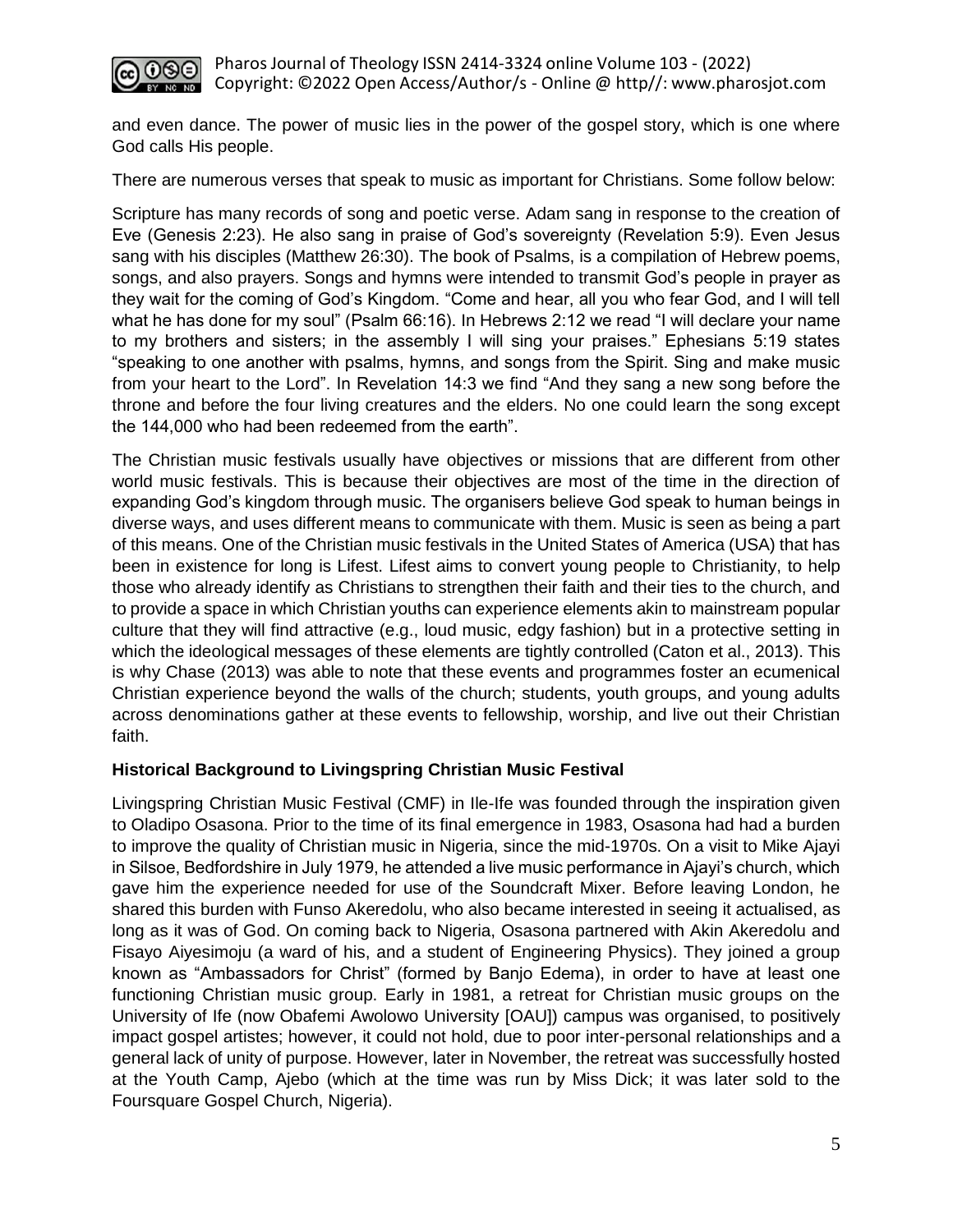

After this retreat, Osasona stayed back for a personal retreat. During this period, he saw clearly in a vision, a beautifully-lit stage with musical instruments, lowered down from heaven with four "ropes", which was later moved up back into heaven (reminiscent of Peter's trance in Acts 10). He did not remember this vision until he saw the first Livingspring stage, lit up for the Festival, in April 1983; this was at the maiden edition, held from Friday, April 29 to Monday, May 2, 1983. However, before then, on April 24, 1982, Osasona in connection with Fisayo Aiyesimoju and Funso Akeredolu, launched Shalom Productions, a service organisation aimed at improving the quality of Christian music in Nigeria. This organisation was interested in organising regular music concerts on the University of Ife campus and working on the improvement of the Public Address Systems (PAS) in Christian conferences and other gatherings.

On July 24, 1982 (during the wedding of some brethren, Tunji and Sinmi Adigun, in Methodist Chrurch, Eleja, Ebute-Metta, Lagos), Osasona had the opportunity of discussing the vision of Livingspring with Sam Adeleke, an Electronic Engineer, who was there for the video coverage of the wedding. Adeleke offered to support the Festival with video coverage. He further suggested the inclusion of Dr. Dayo Orisaseyi (now Oluwaseyi) of Renbo Services, Ibadan, who could give audio support; Dr. Orisaseyi thus joined the team. Also, Miss 'Tokunbo Odubanjo (now Professor Cordelia Osasona), a student on the M.Sc. Architecture programme, introduced Arc. Bunmi Adedeji (a one-time President of the Full Gospel Businessmen Fellowship International [FGBMFI]) to the group. He agreed to support the vision by printing the brochure for the Festival through his Salem Media printing outfit – to be paid for after it had held. Miss Odubanjo went on to design the first performance stage for the Festival. With respect to publicity, Leke Alder (then, a Law student of the University, now a renowned Branding Consultant) designed the stickers and posters.

A Planning Committee was put in place for the festival, chaired by Dr. Bayo Ajulo (now a retired Anglican Bishop of Okene), and held in the office of Dr. Funso Sonaiya (now a retired Professor of Animal Sciences), in the Faculty of Agriculture, University of Ife. Apart from Dr Bayo Ajulo (the oldest among the committee), Wole Martins, William Mbansi, Kunle Awi (who was in charge of photography), Dr. Orisaseyi and Sam Adeleke, all the other members of the Planning Committee were members of the Ambassadors for Christ music group. As previously stated, this was based on an existing relationship with the group. Also, the Committee leveraged on the past experience of Funso Akeredolu, who had once attended a similar festival in England (Greenbelt Festival).

The name "Livingspring" (identifying this Annual National Festival of Christian Music), and based on John 7:38, was suggested by Fisayo Aiyesimoju, who went further to compose the festival Song. *"*Rivers of living water*"* in the passage was interpreted as "a living spring - *Livingspring*". The festival song has a line that refers to the default venue of the annual celebration as *"*the land of the Living Spring*".* This name had been in existence (and used for the festival) for more than ten years before Osun State was created – and adopted the slogan "State of the Living Spring" (now "Land of Virtue"). Two other Festival songs (that is, *Welcome Back* and *Farewell*), were composed by Femi Alabi, a Pharmacy student of the University, then.

Later on, "CMF" was added to the festival title because a Church in Ibadan founded by Femi Emmanuel was registered by the same name. It should be noted that Femi Emmanuel had once participated at Livingspring – as an exhibitor/ seller of Christian literature and gift items, under the trade name Fenman Books. His Church, Livingspring Chapel, therefore represented a clash, necessitating the adoption of "LivingspringCMF" (that is, "Livingspring Christian Music Festival") for the annual celebration, to distinguish it from the Church.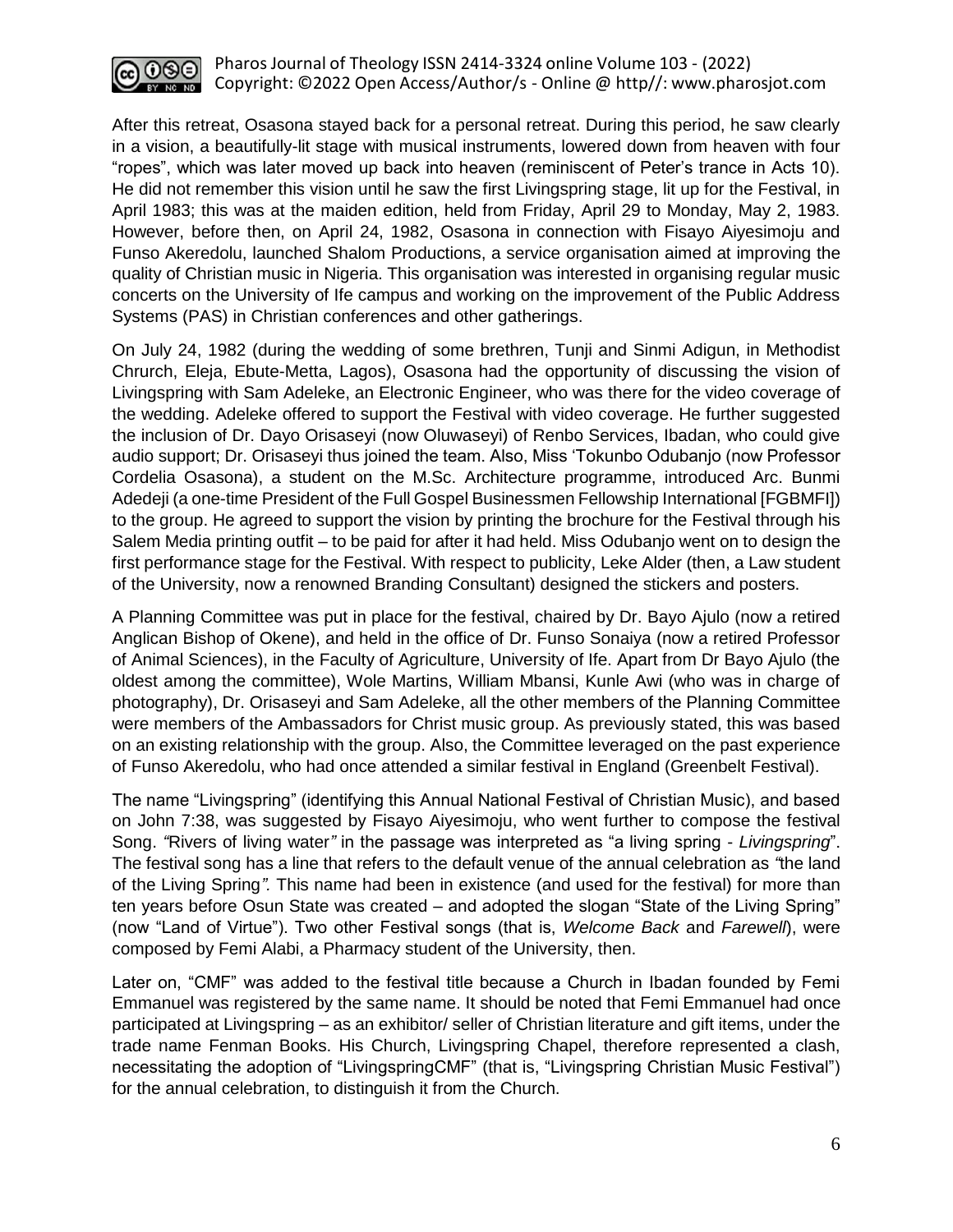

The idea of LivingspringCMF is to bring Christians together, train them in how to organise things together (especially in the area of music), and then go further to encourage them to do whatever God had called each of them to do. In essence, the organisers are seed-growers; they are growing seeds from the grassroots, and when they have grown, they, in turn, can go places and make impact. Livingspring is a forum for Christian believers; it was set up for all Christians to "lift up holy hands" to worship God, celebrating the Lordship of Jesus Christ. As such, it is envisaged as a gathering of people who are pre-disposed to obedience, cooperation, and general godly behaviour; not a forum for flouting ground-rules, uncultured mob-action or otherwise unruly behaviour. It is a fellowship of God's people where talents are spotted and nurtured. To this end, every born-again artiste is welcome. Already-established (possibly professional) artistes are also welcome – in order for "iron to sharpen iron". Originality is the watchword, and is strongly encouraged. Equal treatment is accorded both established and up-and-coming ministers, as it is believed that God is no respecter of persons.

Those who go on stage are invited to do so primarily as ministers. Although, their medium of ministrations could differ. For instance, it could be in form of drama, dance, song, poetry, etc. However, anybody who mounts the podium to minister is expected to comport themselves in their ministration. Livingspring is not an occasion for competition, showmanship or other manifestation of "the flesh".

From the inception of the Festival, it has been an annual, several-days' event, held towards the end of April. The reason behind this is to make use of May  $1<sup>st</sup>$  (Workers' Day and a Public holiday in Nigeria). However, due to the pandemic that took place from 2020 till 2021, the Festival did not hold in 2020, while that of 2021 held on July 9, 2021, but virtually. Prior to the inception of the Festival, only secular bands were professional. Christian musicians were characteristically apologetic in the presentation of their (usually poor and unprofessional) performances. For example, a phrase like, "Please, listen to the lyrics and not to the melody of the song" was very common. Also, their spiritual content was relatively constrained.

# **Beliefs and Practices**

Ultimately, the vision of "Livingspring" is to build an army of believers harnessing music (among other talents) in perfecting their walk and ministry, "till we all come in the unity of the faith…. unto a perfect man, unto the measure of the stature of the fullness Christ" (Ephesians 44:13). The festival believes in the Lordship of the Lord Jesus Christ. Livingspring believes God uses various methods or means to speak to His children for His glorification. It aims to showcase the talents that God has given to His children and to use them for Him. The organisers believe God has deposited one or two talents in man's capacity, but due to circumstances that surround humankind, they may not be able to make adequate use of these talents. Thus, through this festival, many have been helped. This has been done by bringing different people from different walks of life for the upliftment of people in various dimensions, most especially through Christian music. It is believed that people can be healed of various illnesses while Christian songs are being ministered on stage.

As previously stated, an orientation of the festival that is strictly upheld is zero tolerance for showmanship. Livingspring was not established for vain display, competition, or to showcase any particular artiste. The Festival is a fellowship of Christians (not any Church establishment), as it has no branch or Church affiliation. The only award given to attendees is through the discovery of talents at the "Discovery Time". This is a session where up-and-coming artistes and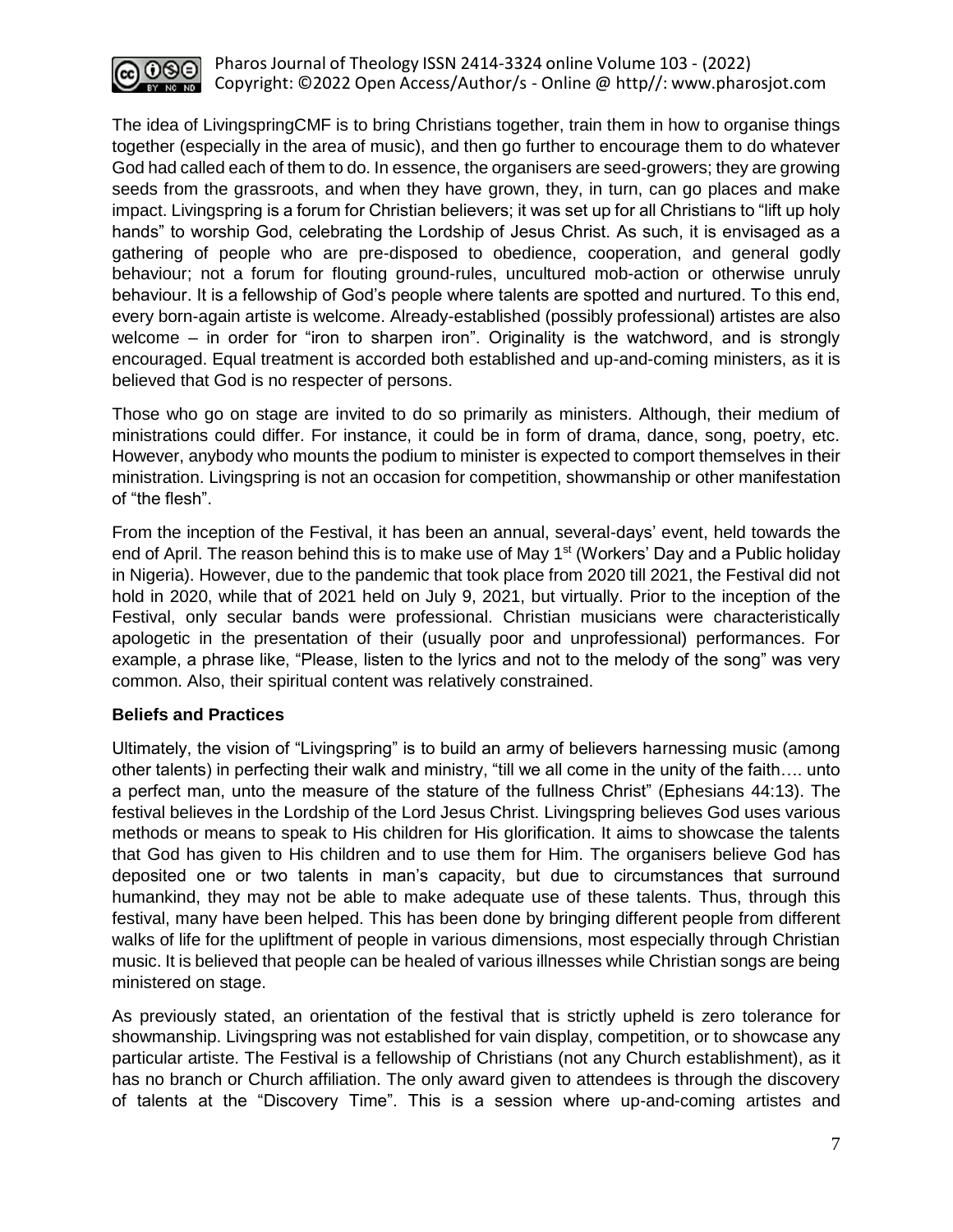

professional artistes (acting as judges) come together to examine the content of up-and-coming artistes' ministrations (sometimes in terms of performance assignments they have been grouped together for, during previous training sessions). The best group invariably gets an award.

Another thing that triggered the vision of Livingspring was the proliferation of Christian associations (or fellowships) – such as Pastors' fellowship, Evangelism fellowship, Deacons' fellowship and so on. The question was: "Why is there no Christian music fellowship in the country?" Thus, the festival believes in bringing together various Christian artistes, under one umbrella, to the glory of God. Always held at the Obafemi Awolowo University, Ile-Ife, Osun State, Nigeria, the festival exposes up-and-coming artistes (and those already established) to the spiritual, professional and social aspects of Christian music. Considering musicians to be often unduly melodramatic on stage, the festival encourages maturity in deportment and frowns at unedifying behaviour from invited ministers. LivingspringCMF makes use of voluntary workers, because it holds on the OAU campus, where there are many Christian fellowship groups. Letters are invariably sent to all such groups, and students from the various denominations are recruited into the volunteer workforce, to foster unity among brethren, and to give them on-hand experience in organising Christian programmes.

Livingspring organisers invite Christian music groups (or solo artistes) to minister at the festival. Prior to this, any intending artiste collects an application form from Shalom Productions, at Shalom House, Ile-Ife (or fills and submits an online form at the official website of the organisation: https://www.livingspringcmf.com). As much as can be verified, only artistes whose lives testify to a genuine relationship with God, believe in "holiness to the Lord", and in the death and resurrection of Jesus Christ, are allowed to minister at the festival. As previously stated, the organisers never seek to promote the programme by using the name of any popular music minister who might be billed to feature at a particular edition. They believe that as long as Jesus Christ is in attendance, there is no need to resort to name-dropping. Despite this, the festival invariably has new participants every year – both in terms of music ministers and members of the audience. It has regular activities like choreography, drama, seminars (on the rudiments of bass guitar-playing, drum techniques, improvement on Church Public Address Systems, song-writing, voice-training, keyboard techniques, and production of digital music); also dance drama (frequently featuring Christ's Chosen Vessels, Aafa Sule and others who are popular artistes in this genre).

Some of the ministers that have featured at Livingspring include Panam Percy Paul from Jos, Engr. Olumide Akinsanmi (Malaysia), Sola Allyson (Ibadan), Victor Oladokun (Christian Broadcasting Network, Virginia Beach, USA), Evangelist (Dr) Bola Are, (Ibadan), G-Force (Ile-Ife), The Amazing Grace Baptist Students Choir (Lagos), The Blessed Voice (OAU, Ile-Ife), Joju A. LAUTECH, (Ogbomoso), The Royal Dancers (Ile-Ife), Pastor Enoch A. Adeboye (RCCG), High Praise 1 (RCCG), among others. Some of the themes of the festival since its birth are listed as follows: "Let there be light" (86) "Anointing" ('90), "God's faithfulness" ('92), "Behold I make all things new" ('93), "First Love" ('95), "The Lion of the Tribe of Judah" ('99) "Forgiveness" (2005), "Walking with Jesus" (2000), "The Everlasting Arms" (2003), "God is more than Enough" (2002), "Jehovah Shalom" (2001) "A Mighty Fortress" (2013), "Total Obedience" (2015) "Grace" (2020), and "Choose Life, "(2021). Some of the Christian seminars that have been held during the various festivals include: "What is Christian Music?" "Purpose of Christian Music," "Making melody in our hearts to the Lord," "Who will bring the king back," "The prayer needs of the Christian Music ministry in Nigeria," "The power evidences Christian Music," "Stage description," "Stage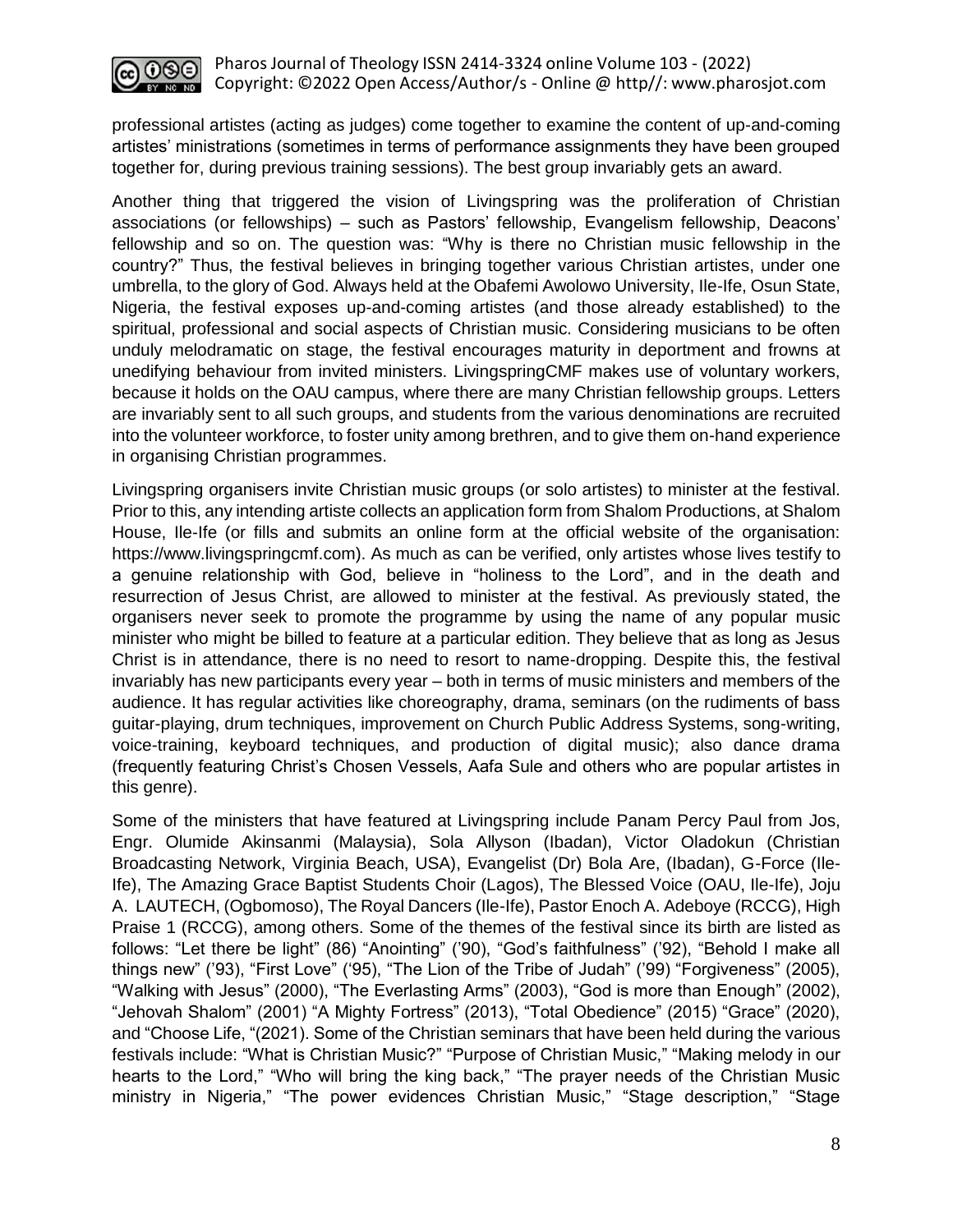

Gimmicks," "How to prepare for the show," "Position on stage and Appearances," "Fund raising for the Christian Music Ministry," "International relationship within a group," and many more.

# **Administrative**

Livingspring does not have a permanent administrative set-up. The temporary administrative structure comprises mostly OAU students and some other members of the University community who are regular attendees. This structure includes worship teams, protocol/ accommodation teams, gate keeping, stage management, registration, ushering, welfare, media/ publicity, transport, and decoration teams. It also covers a workers' coordinator, logistics/ special duties teams, sound engineers, video coverage, and prayer teams, as well as counsellors, Discovery Time assessors, and the Festival Director. These various groups are under the purview of the Festival Director, in particular, and the Planning Committee, in general.

With the experience during the maiden edition of the Festival in 1983, held at the Sports Centre of the University (in which rainstorms had disturbed proceedings), the Planning Committee decided to, subsequently, use an enclosed place for the Festival. They resorted to the use of Oduduwa Hall in the same institution, which has, till date, been the regular venue. Oduduwa Hall has many facilities and is convenient for the Festival. (Generally, Ile-Ife has no comparable facilities to those found on the OAU campus). The Hall and its ancillary facilities used are fully paid for. Also, over the years, the University environment has been found appropriate and conducive because most of the ministers and other participants come from various institutions of higher learning, all over the country.

To flag off each year's edition of Livingspring, the Festival Song is rendered on the opening night. As stated earlier, it was composed by Fisayo Aiyesimoju (with the music transcription done by Tunji Aina and Kola Akinwande). The lyrics of the song are as follow:

> We have come together Where the Hosts of Heaven are gathered To our LORD and KING, In the land of the Living Spring; So let us come with vessels not a few, … And let us open our hearts all anew And give Him the glory For His is the glory And He alone is holy. Let us do the best we can To keep the Living Spring 'flowing on And let the whole world know The power of our LORD and KING!

Again, as previously stated, there is the farewell song which was composed by Femi Alabi. He also composed the Welcome Song which welcomes all participants to the festival. Initially, to sing these songs, there was a Festival Choir called "AMBRESO" (an acronym derived from AM-Ambassadors, RE-Redemption Singers, and SO-Soul Reconcilers – three Christian students' music groups based on the University of Ife campus). Expectedly, membership of Ambreso was not permanent, as members left both the group and the University, once their studentship was over. Over the years, however, another generation of Festival Choristers came up, and became known as the Livingspring Worship Team. This group consisted essentially of lecturers at OAU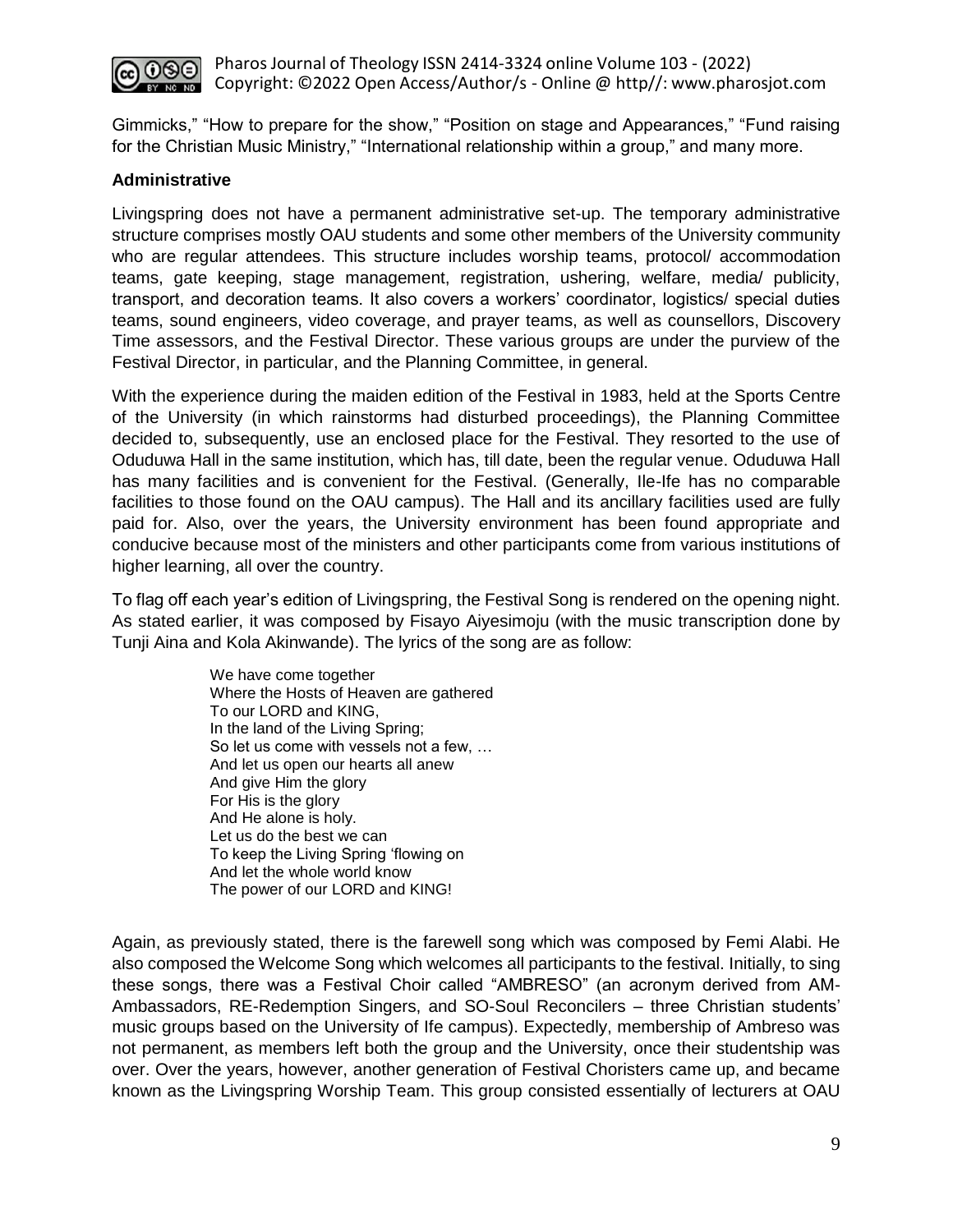

and other workers within the University (and larger Ife) community. With the advent of this group, another dimension was added to Livingspring music ministrations: this was in the form of original songs composed to echo the Festival theme, pre-recorded at Shalom Studios, then later rendered and taught during live sessions at the festival.

# **Impacts of the Festival**

There is no way that a festival of this magnitude would not have one significant impact or the other. These range from religious to economic and social impacts. Some of the impacts of the Livingspring Christian Music Festival are discussed in the following section.

# **Religious Impact**

Being a religious festival, Livingspring has impacted the spiritual lives of participants. This is seen in the way many of them usually attend all the days of the festival, in order to praise their God with music and dance – and repeatedly come back to attend other instalments. Also, through the programme, many of the participants (and members of the workforce) have become ministers of God, with some even becoming General Overseers and Pastors of Christian Ministries, both locally and internationally. This is in line with Bleeker (1967) who notes that festivals usually serve to indicate when the gods made their true selves and their will known to the people. Some of the people who, as it were, discovered their calling through the Livingspring Christian Music Festival include Leke Alder, Lanre Adeboye (who works with Gbile Akanni, an evangelist in Gboko), and Joe Takon (a minister in Atlanta, USA).

There is no gainsaying that many people around the world are religious, and when generally considering people who are affected by religious festivals, almost everybody in the world is, to some extent (Akay, Karabulut & Martinsson, 2013). Many of the participants have been impacted spiritually, being ministered to either during song ministrations, the word of exhortation or the different seminars that are usually held during the festival. During a typical Livingspring Festival period, there is an influx of people on the University campus – people who are interested in singing, dancing, clapping and doing all sorts of things to make them receive the blessings of their God. Many Christians have used this festival to publicly display their commitment to Christianity, that is, to show the greatness of God, through the gift of Jesus Christ. Also, just like the Cornerstone Festival, Livingspring has a belief in Jesus Christ as the path to salvation, a view of the Bible as the word of God (which serves as another guide for a Christian life), and a firm belief in the responsibility to live one's life as a testament to Christ (Caton et al, 2013). With this, the Christian faith is being propagated and has continued to accept new converts, from the inception of the Festival till date.

# **Economic Impact**

There is no gainsaying that the economic benefits of festivals are often obvious. This is because such festivals attract visitors, which stimulates the growth of tourism and other businesses in a town or region. Also, the place and the event, may simply be constructed elements of an economic strategy (Fjell, 2007).

Though Livingspring Christian Music Festival is said not to have been established for economic purposes, it nevertheless has economic impact in Ile-Ife; this is because many people usually come from different places to attend the programme. Some people board vehicles or motorcycles to get to this festival and this usually enhances the transportation income of the transporters. Also,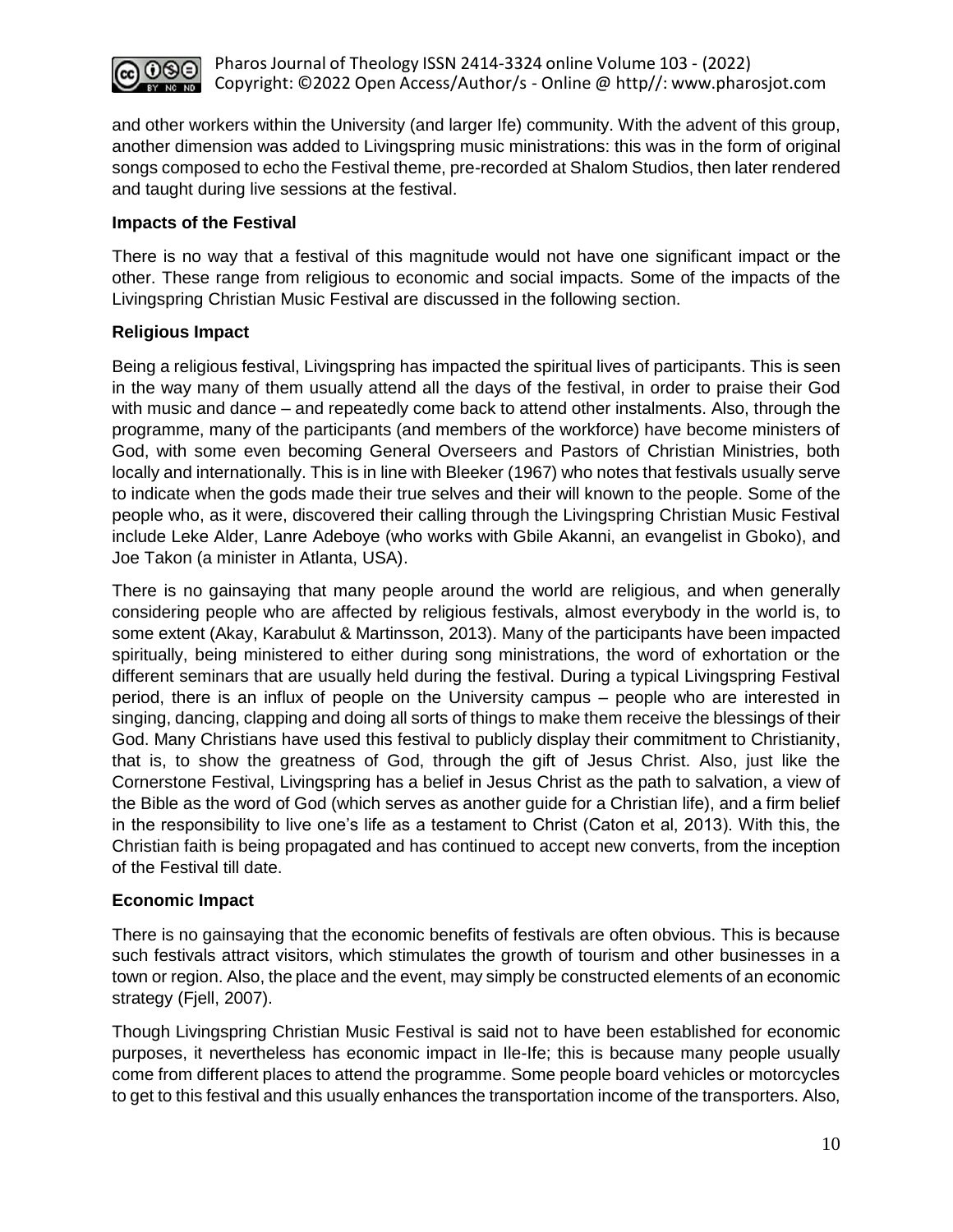

people buy Christian movies and music CDs during the Festival (on sale at the Oduduwa Hall, the venue of the event). The sellers usually make good sales during this period. Moreover, there are people who sell various snacks, proper meals, and other confectionery. Some of them come from faraway places to sell their products and make a profit. There are people who sell Christian literature, other motivational reading materials and gift items; usually, people peruse these and buy late into the evening. Some of them make great profits at the Festival and, in fact, more than in some other places or on other occasions. Every trader feels the impact of the programme in a positive manner. It also gives the opportunity for interaction between wholesalers and retailers. Livingspring is like an open ground for economic advantage, as artistes get subsequently invited to perform at wedding ceremonies, Church events, house-warming, and other ceremonies. Generally, the atmosphere is like a Christian carnival. Specifically, Christian books are seen as essential gifts and a veritable means of knowing God better – which underscores a major purpose of the whole Festival. Some people come, specifically intending to buy books, cassettes, CDs video, etc. after the day's ministration, engaging in this even till past midnight. It is a Festival that many traders look forward to every year, because of the significant impact on the local economy. The renting of the venue for the event during the days of the Festival is a major component of the annual income of Oduduwa Hall management in the institution.

# **Social Impact**

# **Increase in Socialisation**

Many people invariably socialize at the Livingspring Christian Music Festival. Artistes become popular and participants meet new people. It gives people a greater understanding of how music can be performed in various ways. People get connected and they maintain such contacts with each other, subsequently. Through such contacts made at the Festival, many artistes get invited to minister in some churches and some social events – as previously stated.

# **Discovery of Talents and Ministry Calls**

The festival has helped many participants discover their God-given talents, and those who had already discovered theirs, improved them through their exposure to other people's ministrations. Also, Christian musicians have come to know what Christian music entails – both in its rudimentary form and in deeper ways. Livingspring is an avenue that allows Christians to have additional communication with God and ask for His purpose. For example, Leke Alder, a lawyer, is a top brand-design man. He designed the first Livingspring sticker in 1983; today, he is branding many other products. He branded the logo of GT Bank, First Bank, Wema Bank and some others. It could be said that he had made use of the Festival as a launch-pad to greater heights. Another classical example is Evangelist Mike Bamiloye, who during Livingspring '84 prayed God for a ministry gift. His prayer was answered and he was able to start Mount Zion Faith Ministry.

# **Catalyst for Various Developments**

Songs are composed, rearranged and produced through this festival (for example, *Arugbo Ojo* and *Daddy Daa-daa* by Prof. L. O. Kehinde, and *Today O, I Lift Up My Hands* by Wale Adenuga). Also, the popular OAU Anthem (*Great Ife*) was recorded in Shalom Studios (by Shalom Productions, the umbrella body behind the festival) free of charge. The production of Christian music and messages is also done quite easily through Shalom Productions. Previous participants at Livingspring are incentivised by lower production costs of their works at Shalom Studios. The song *Agbara T'o Ju Agbara Lo* (Greater Power) by the Mount Zion Films Production outfit was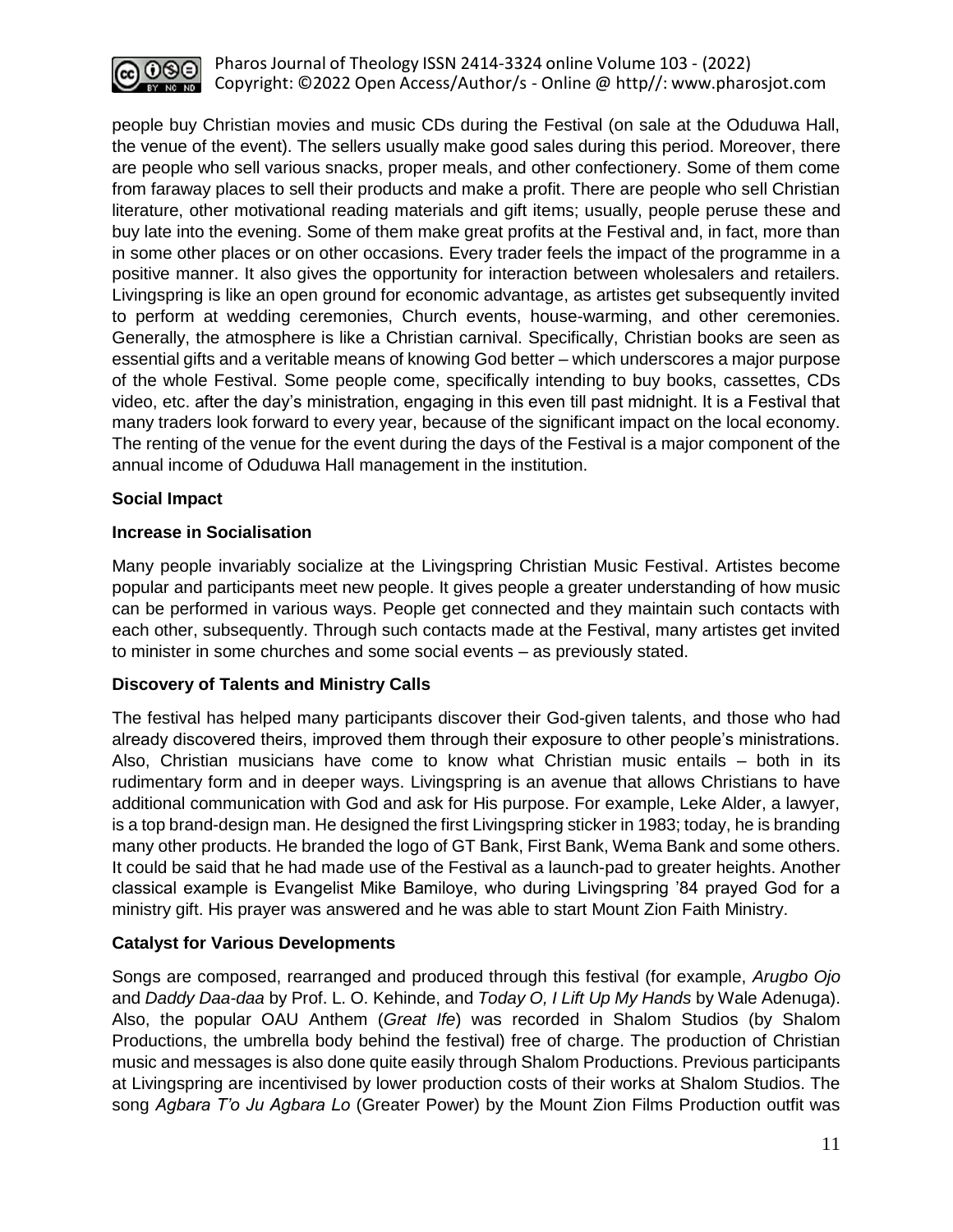

recorded in Shalom Studios. Also, Ayan Jesu, a Christian music group, recorded its first music album in this studio. Other Christian hit songs like *Arugbo Ojo* were also recorded there.

Another area of spurring up latent talent was introduced in recent years. This was with respect to assessment of selected Main Stage ministrations. It entailed requesting a series of music ministers (who had previously been screened during the Discovery Time) to feature before the whole house. Members of the audience were then requested to vote the best ministration, by phone, to a designated number. Many persons invariably participate in the voting exercise to bring about the emergence of a winner. One of the interviewed respondents noted that he participated in the voting process – and ended up voting for the eventual winner. The exercise showed that many of the people who voted were able to spot talent (that distinguished the eventual winner).

#### **Increase in the Level of Inspiration**

Through the festival, some people who ordinarily would not have been interested in music (but who came to the venue merely to relax or buy things on display) ended up getting interested in attending the programme; several of them eventually became "converts" to musical performances. On the other hand, some who thought they did not have any talent at all, later discovered they had, while seeing what others were doing on stage. They were spurred to recognise what they have, and seek to develop their skills. In one way or the other, improvement is also being made on talents, as those who are professionals are usually being made to help the younger ones who are just coming up. Significantly, the festival unifies the Body of Christ, and also fosters corporate worship (as new and uncommon worship choruses are constantly taught by the Worship Team).

#### **Exposure**

Artistes gain exposure at Livingspring – and this makes them confident. Thus, they are better composed on stage and know the rudiments of stage performance. The seminars and discussions that are organised during the festival are often centred on contemporary issues affecting the music industry, and even beyond. They deal most especially with issues involving copyright laws, care of equipment and other engineering aspects. Some of the sound engineers affiliated with Livingspring were actually trained at the festival. It is also a place to launch new albums and works of music. Additionally, it is a good avenue for producers who are interested in finding new musical talents, especially in the Christian genre of music.

#### **Conclusion**

Music is a vital tool that has a great impact on human society and it is a tool that communicates with human emotion. Incorporating music into festivals that are usually for merriment and celebration of special themes, has been found to act as a special ingredient in making sure things go on well. In this regard, Christian music festivals like Livingspring, have provided a means whereby people from all walks of life can experience personal growth, self-discovery and increase in income, in the available time and space. This festival has hitherto helped many persons to become what they really want to become, as it has given them the platform they needed for people to get to know them. Also, since it has the ability to draw participants, it has used this advantage to influence many people. As one of many Christian music festivals in Nigeria, it is known outside the country, and has made a lot of impact in Christendom.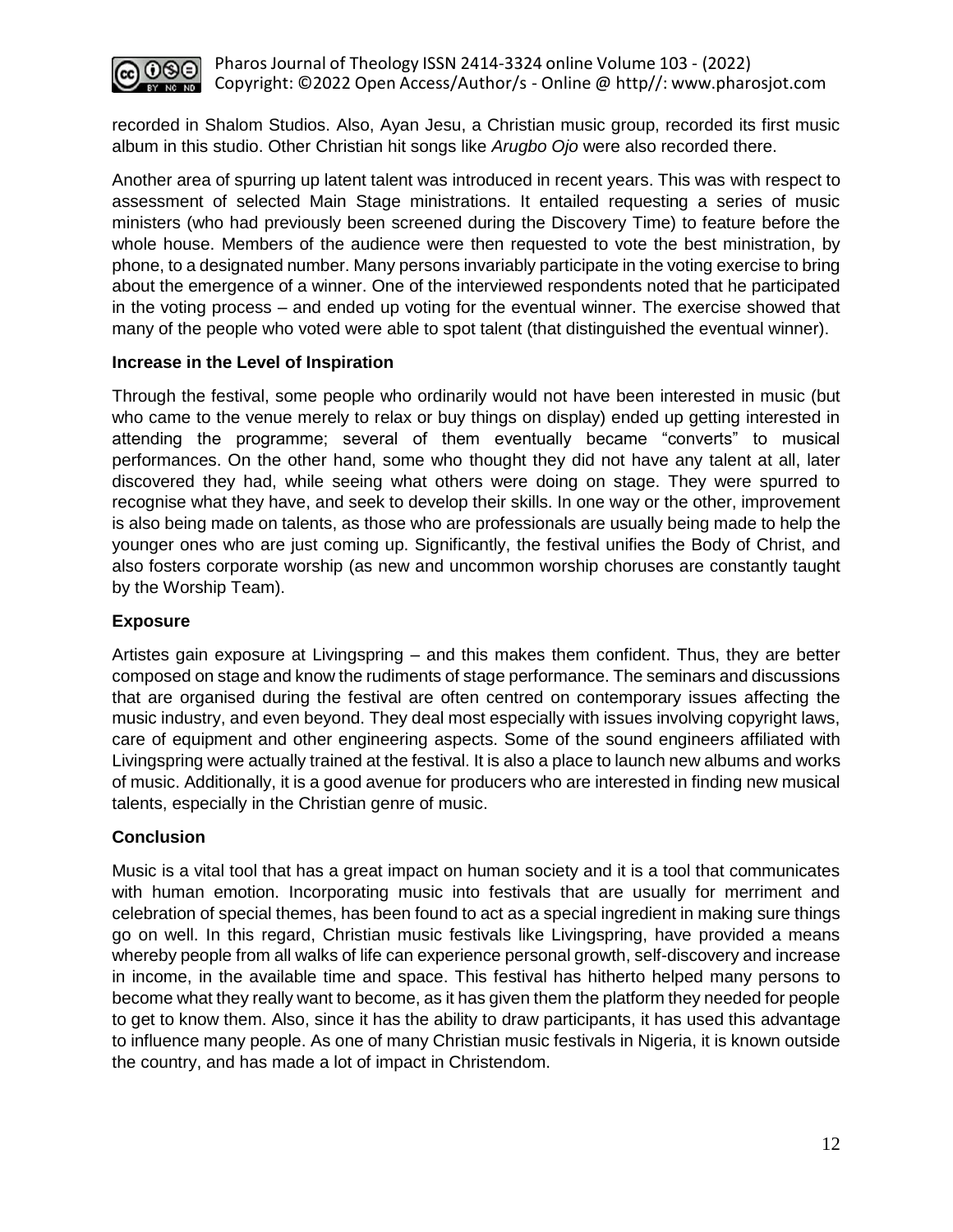

#### **References**

Acquah, F. (2011). The impact of African traditional religious beliefs and cultural values on Christian-Muslim relations in Ghana from 1920 through the present: A case study of Nkusukum-Ekumfi-Enyan area of the Central Region. Ph.D. Thesis, Exeter: University of Exeter.

Adedeji, F. (2007). Christian music in contemporary Africa: A re-examination of its essentials. *Koers Bulletin for Christian Scholarship. 72*(1): 85-100.

Adefolaju, T., & Odedokun, A. (2017). "Reflections on public holidays and productivity in Nigeria. *East Asian Journal of Business Economics. 5*(2): 48-54.

Akay, A., Karabulut, G., & Martinsson, P. (2013). The effect of religiosity and religious festivals on positional concerns – an experimental investigation of Ramadan*. Applied Economics. 45*(27): 3914–3921.

Ateljevic, I., Morgan, N., & Annette Pritchard, A. (eds.) (2012). *The Critical Turn in Tourism Studies: Creating an Academy of Hope.* London: Routledge.

Baker, P. (1979). *Why should the Devil have all the good music?: Jesus music--where it began, where it is, and where it is going*. Cleveland, New York City: Word Books

Ballantyne, J., Ballantyne, R., & Packer, J. (2014). Designing and managing music festival experience to enhance attendees' psychological and social benefit. *Musical Scientist. 18*(1): 65– 83.

Black, K., Kyrillos, B., Friedmann, J. L., Frankiel, T., Mavani, H., & Turk, J. (2018). *Rhythms of religious ritual: The yearly cycles of Jews, Christians, and Muslims.* Claremont, California: Claremont Press.

Bleeker, C. J. (1967). The significance of religious festivals. In *Studies in Egyptian Religion, Dedicated to Professor Jan Zandee,* edited by C. J. Bleeker, pp. 23–26. Numen Book Series, Vol. 43. Brill.

Bowen, H. E., & Daniels, M. J. (2005). Does the music matter? Motivations for attending a music festival. *Event Management. 9*(3): 155-164.

Bracalente, B., Chirieleison, C., Cossignani, M., Ferrucci, L., Gigliotti, M., & Ranalli, M. G. (2011). The economic impact of cultural events: The Umbria jazz music festival. *Tourism Economics. 17*(6): 1235-1255.

Caton, K., Pastoor, C., Belhassen, Y., Collins, B., & Wallin, M. (2013). Christian music festival tourism and positive peace. *The Journal of Tourism and Peace Research*. *3*(2): 21-42.

Chase, B. E. (2013). "Contemporary Christian music: Transforming Christian experience and identity. Master of Music Thesis, Florida: University of Florida.

Crompton, J. L., & McKay, S. L. (1994). Motives of visitors attending festival events. *Annals of Tourism Research. 24*(2): 425-439.

Dillon, S. (2006). Assessing the positive influence of music activities in community development programs. *Research in Music Education. 8*(2): 267-280.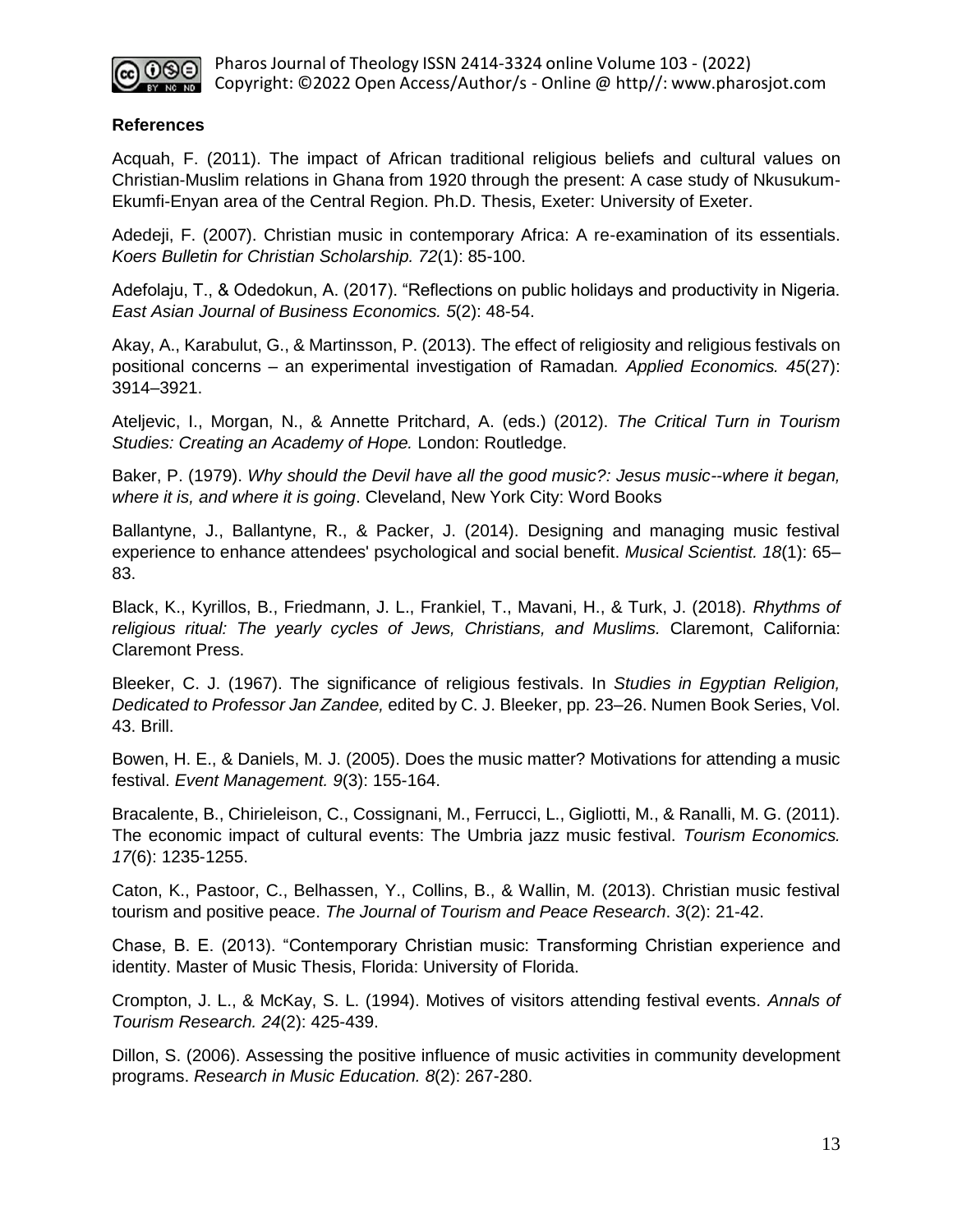

Donaldson, D. (1981, October). How Illinois' first rock fest got into a jam. *CCM Magazine. 4*(4): 52-53.

Elizabeth, O. M. (2014). An appraisal of Osun Osogbo as a festival theatre. *European Scientific Journal*. *10*(11): 326-336.

Esu, B. (2014). Analysis of event quality, satisfaction and behavioural intentions of attendees of Calabar festival, Nigeria." *International Journal of Management and Social Science Research Review*. *1*(1): 1-13.

Fjell, L. (2007). Contemporary festival: Polyphony of voices and some new agents. *Studia Ethnologica Croatica. 19*: 129-149.

Getz, D. (1997). *Event management and event tourism*. New York: Cognizant Communications Corporation.

Hillerbrand, H. J. (2021, March 31). Easter. *Encyclopaedia Britannica*. Retrieved from https://www.britannica.com/topic/Easter-holiday

Imbeach, N., Hodibert, V. A., & Amankwa, R. (2016). Residents' perception of host-guest, interaction about Kwahu Eater Festival (KEF) as a festival tourism. *Africa Development and Resources Research Institute (ADRRI) Journal. 25*(9): 1-16.

Jepson, A., & Clarke, A. (2015). An introduction to planning and managing communities' festivals and events. In Allan Jepson and Alan Clarke (eds.), *Managing and developing communities, festivals and events,* 3-15. London: Palgrave Macmillan.

Karlsen, S. (2007). The music festival as an arena for learning. Doctoral Thesis, Piteå: Lulea University of Technology.

Lentz, C. (2001). Local culture in the national arena: The politics of cultural festivals in Ghana. *African Studies Review. 44*(3): 47-72.

Mayfield, T. L., & Crompton, J. L. (1995). Development of an instrument for identifying community reasons for staging a festival. *Journal of Travel Research. 33*: 37-44.

Mosley, M. C. (2019). The influence of music festival experience on destination image. A Dissertation, Indiana: School of Hospitality and Tourism Management West Lafayette.

Nelles, Wendy Elaine (1983, November). Greenbelt breaks record. *CCM Magazine. 6*(5): 54-57.

Nentwig, W. L. (2002, June). GODapalooza. *CCM Magazine. 24*(12): 42-46.

Oderinde, O. A. (1984). The lore of religious festivals among the Yoruba and its social relevance. *LUMINA*. *22*(2): 1-12.

Odotei, I. (2002). Festivals in Ghana: Continuity, transformation, and politicisation of tradition. *Transactions of the Historical Society of Ghana,* New series. (6): 17-34.

Ogbenika, G. E. (2020). Festivals in Africa and social mobilization. *International Journal of Research and Innovation in Social Science (IJRISS). 4*(3): 291-295.

Olaniyan, M. E. (2014). An appraisal of Osun Osogbo as a festival theatre. *European Scientific Journal*. *10*(11): 326-336.